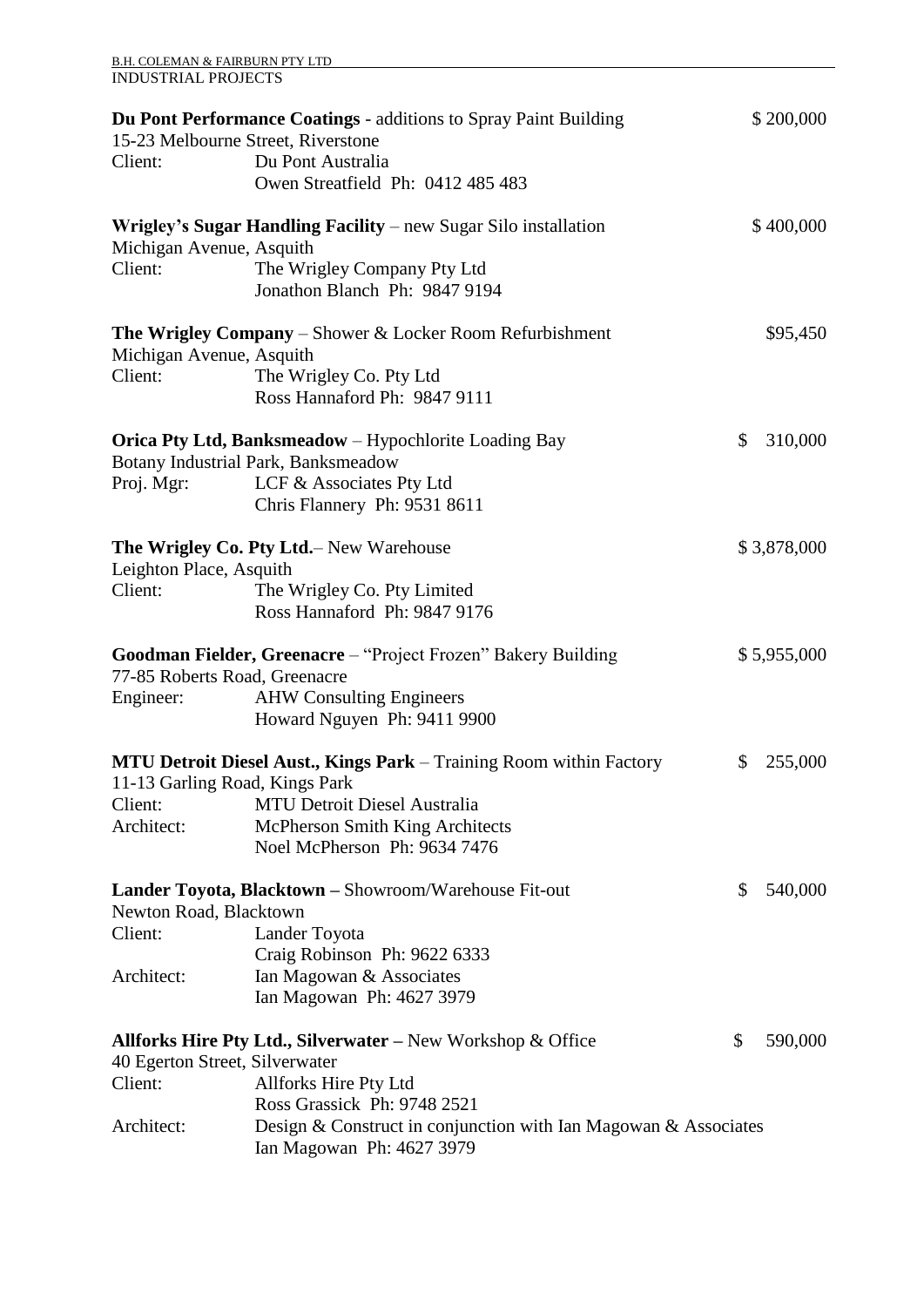|                       | Mr. K. Ashcroft, South Strathfield – New Factory Building<br>123 Cosgrove Road, South Strathfield | \$<br>535,000 |
|-----------------------|---------------------------------------------------------------------------------------------------|---------------|
| Client:               | Mr. K. Ashcroft Ph: 0419 690 869                                                                  |               |
| Architect:            | Design & Construct in conjunction with Ian Magowan & Associates<br>Ian Magowan Ph: 4627 3979      |               |
|                       | <b>Testco Pty Ltd, Girraween - Warehouse Extension</b>                                            | \$2,700,000   |
|                       | 15 Armax Avenue, Girraween                                                                        |               |
| Client:               | <b>Testco Pty Ltd</b><br>David McSeveny Ph: 9688 1900                                             |               |
|                       | <b>Vass Properties, Marrickville – 2 New Factories</b>                                            | \$<br>795,000 |
|                       | 67 Marrickville Road & 52 Sydney Street, Marrickville                                             |               |
| Architect:            | Architectural Projects Pty Ltd                                                                    |               |
|                       | <b>APS Chemicals, Seven Hills</b>                                                                 |               |
|                       | 8 Abbott Road, Seven Hills                                                                        |               |
|                       | Laboratory to Office Conversion                                                                   | \$<br>210,000 |
|                       | <b>Climate Controlled Warehouse</b>                                                               | \$1,400,000   |
|                       | New Quality Controlled Laboratory Building                                                        | \$1,200,000   |
|                       | Refurbished Production Building for Napisan production                                            | \$<br>540,000 |
| Client:<br>Architect: | <b>Australian Pacific Speciality Chemicals (APS Chemicals)</b>                                    |               |
|                       | Ian Magowan & Associates<br>Ian Magowan Ph: 4627 3979                                             |               |
|                       | <b>Stuart Alexander Pty Ltd, Rosebery - Climate Controlled Warehouse</b>                          | \$1,900,000   |
|                       | 62 Rosebery Avenue, Rosebery                                                                      |               |
| Client:               | Stuart Alexander & Co. Pty Ltd                                                                    |               |
| Architect:            | Geoffrey Taylor & Associates                                                                      |               |
|                       | Geoff Taylor Ph: 9428 3754                                                                        |               |
|                       | Graham Group, Yagoona - Factory Extension                                                         | \$<br>740,000 |
|                       | 127-147 Rookwood Road, Yagoona                                                                    |               |
| Client:               | The Graham Group<br>Michael Mullins Ph: 9709 3777                                                 |               |
|                       | <b>Buttercup Bakeries, Liverpool</b> – New bakery building                                        | \$6,100,000   |
| Client:               | Homepride Avenue, Liverpool<br>Buttercup Buns – Quality Bakers of Australia Ltd                   |               |
| Architect:            | Buckland Druce & Reith                                                                            |               |
|                       | Ian Magowan Ph: 4627 3979                                                                         |               |
|                       | <b>Blackburn Building, Sydney University – Laboratory Refurbishment</b>                           | \$<br>220,000 |
|                       | Rooms 401-406 Blackburn Building, Sydney University                                               |               |
| Client:               | University of Sydney                                                                              |               |
| Architect:            | <b>Priestleys Architects</b>                                                                      |               |
|                       | Michael Barlow Ph: 9418 6104                                                                      |               |